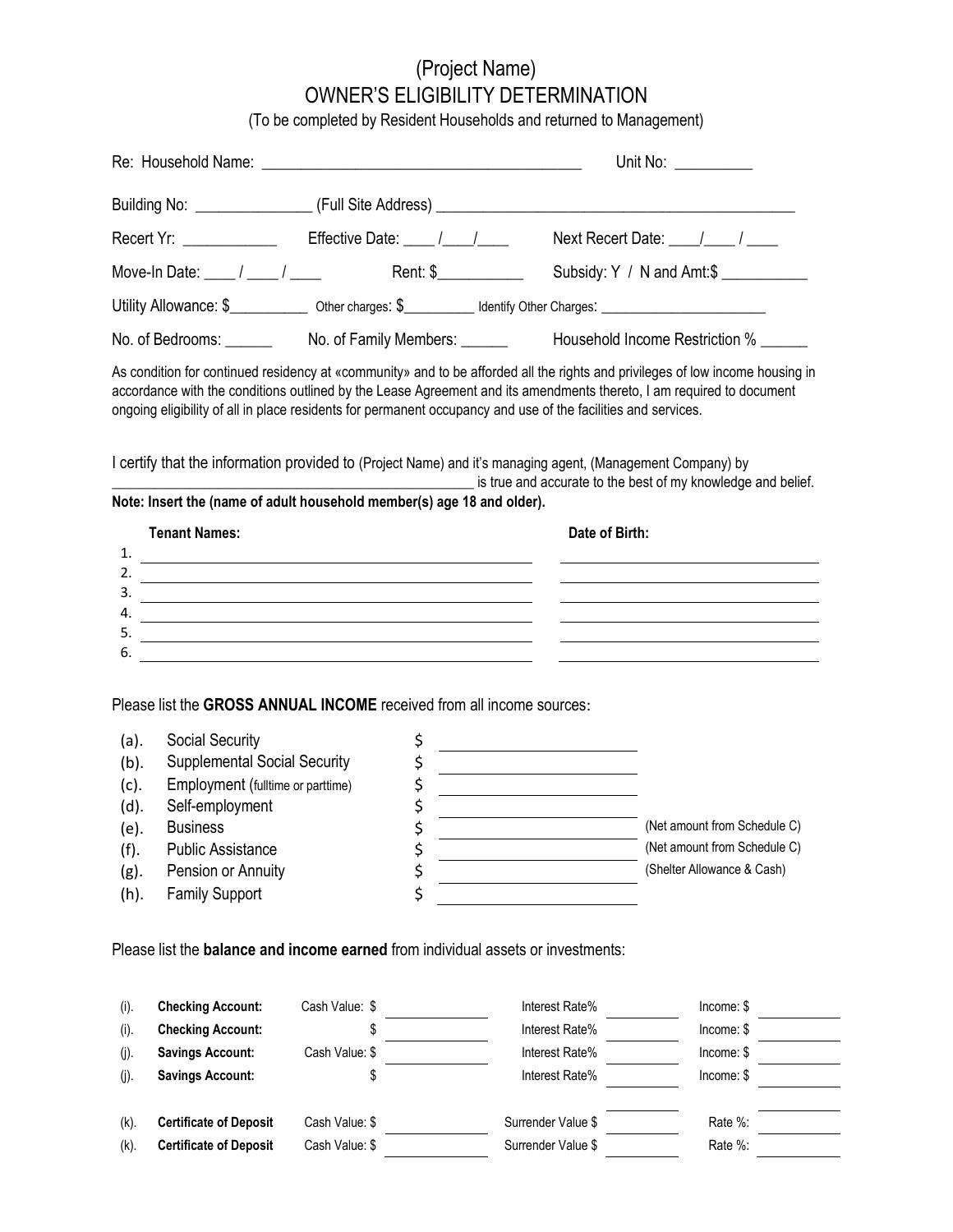| (I).            | <b>IRA Account</b>                             | Cash Value: \$                                                                                                                                                                                                                                                                             | Interest Rate %                                                                |                | Income: \$                    |          |
|-----------------|------------------------------------------------|--------------------------------------------------------------------------------------------------------------------------------------------------------------------------------------------------------------------------------------------------------------------------------------------|--------------------------------------------------------------------------------|----------------|-------------------------------|----------|
| $(m)$ .         | <b>Annuity</b>                                 | Cash Value: \$                                                                                                                                                                                                                                                                             | Surrender Value \$                                                             |                | Rate %:                       |          |
| $(n)$ .         | 401(k)                                         | Cash Value: \$                                                                                                                                                                                                                                                                             | Interest Rate %:                                                               |                | Income: \$                    |          |
| (o).            | Life Insurance                                 | Cash Value: \$                                                                                                                                                                                                                                                                             | Surrender Value \$                                                             |                | Rate %:                       |          |
|                 |                                                |                                                                                                                                                                                                                                                                                            | \$                                                                             |                |                               |          |
| (p).            | Stocks/Bonds                                   | Cash Value: \$                                                                                                                                                                                                                                                                             | Interest Rate %:                                                               |                | Income: \$                    |          |
|                 |                                                |                                                                                                                                                                                                                                                                                            | Interest Rate %:                                                               |                | Income: \$                    |          |
|                 |                                                | \$                                                                                                                                                                                                                                                                                         | Interest Rate %:                                                               |                | Income: \$                    |          |
|                 |                                                |                                                                                                                                                                                                                                                                                            |                                                                                |                |                               |          |
| $(q)$ .         | <b>Real Estate</b>                             | Market Value: \$                                                                                                                                                                                                                                                                           | Estimated Settlement Costs: \$                                                 | Date sold:     |                               |          |
|                 |                                                | Rental Income: \$                                                                                                                                                                                                                                                                          | (annual)                                                                       | Expenses: \$   |                               | (annual) |
| $(r)$ .         | <b>Trust Funds</b>                             | Cash Value: \$                                                                                                                                                                                                                                                                             | Interest Rate %:                                                               |                | Income:                       |          |
| $(s)$ .         | <b>Money Market</b>                            | Cash Value: \$                                                                                                                                                                                                                                                                             | Interest Rate %:                                                               |                | Income: \$                    |          |
| $(t)$ .         | Cash (on hand)                                 | Approximate amount: \$                                                                                                                                                                                                                                                                     |                                                                                |                |                               |          |
| (u).<br>(list): | Other:                                         |                                                                                                                                                                                                                                                                                            |                                                                                |                |                               |          |
|                 | Enter Column<br>Total<br>\$<br>If Over \$5,000 | Passbook Rate<br>x .06%                                                                                                                                                                                                                                                                    | Ξ<br>Or, TOTAL INCOME FROM ASSETS                                              | Imputed Income |                               |          |
| $\Box$          |                                                | Within the past two (2) years, I/We have sold or given away assets for more than \$1,000 below their fair market value.<br>These amounts are not included above and total approximately \$<br>the difference between the fair market value and the amount actually received for the asset. |                                                                                |                | Mote: this amount is equal to |          |
| $\Box$          | past two (2) years.                            | I/We have not sold or given away assets (including cash or real estate, etc.) for less than the fair market value during the                                                                                                                                                               |                                                                                |                |                               |          |
| □               |                                                | I/We do not have any assets to declare at this time.                                                                                                                                                                                                                                       |                                                                                |                |                               |          |
| $\Box$          |                                                | My/our total net family assets <b>do</b> exceed \$5,000 _________ or, <b>do not</b> exceed \$5,000 _______                                                                                                                                                                                 |                                                                                |                |                               |          |
|                 | <b>Student Affidavit:</b>                      |                                                                                                                                                                                                                                                                                            |                                                                                |                |                               |          |
|                 |                                                | Are all occupants of the household (minors included) fulltime students?                                                                                                                                                                                                                    |                                                                                | Yes            | No                            |          |
|                 | Are you a fulltime student?                    |                                                                                                                                                                                                                                                                                            |                                                                                | Yes            | No                            |          |
|                 |                                                | If you answered "yes" please complete the following questions:                                                                                                                                                                                                                             |                                                                                |                |                               |          |
| 1.              |                                                |                                                                                                                                                                                                                                                                                            | Are you married and filing a joint federal income tax return with your spouse? | <b>Yes</b>     | No                            |          |
|                 |                                                |                                                                                                                                                                                                                                                                                            |                                                                                |                |                               |          |
| 2.              |                                                |                                                                                                                                                                                                                                                                                            |                                                                                |                |                               |          |
| 3.              |                                                | Are you a single parent with minor children and neither you nor any of your<br>children are being claimed as dependents for a third party?                                                                                                                                                 |                                                                                | Yes            | No                            |          |
|                 | TANF)?                                         | Are you receiving benefits under Title IV of the Social Security Act (i.e.                                                                                                                                                                                                                 |                                                                                | Yes            | No                            |          |
| 4.              |                                                | Are you currently enrolled in the Job Training Partnership Act or other similar<br>job training program funded under state or local government?                                                                                                                                            |                                                                                | Yes            | No                            |          |
| 5.              |                                                | Are you a participant in, or have transitioned out of the Foster Care Program?                                                                                                                                                                                                             |                                                                                | Yes            | No                            |          |